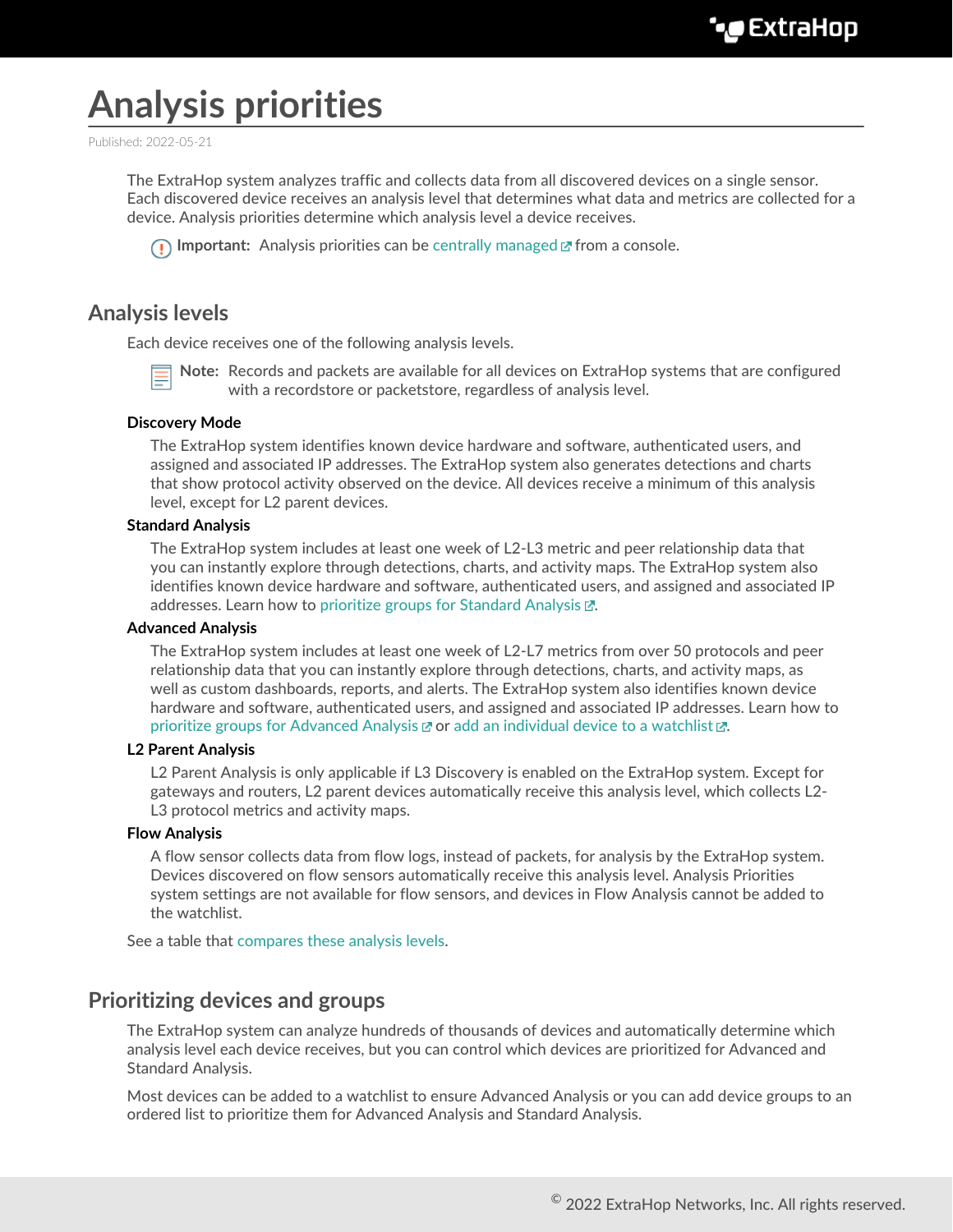Here are some important considerations about prioritizing devices through the watchlist:

- Devices remain on the watchlist even when they are inactive, but metrics are not collected for inactive devices.
- The number of devices in the watchlist cannot exceed your Advanced Analysis capacity.
- Devices can only be added to the watchlist from a device properties page or the device list page. You cannot add devices to the watchlist from the Analysis Priorities page.
- If you want to add several devices to the watchlist, we recommend that you [create a device group](https://docs.extrahop.com/8.9/create-device-group)  $\mathbb{Z}$ and then prioritize that group for Advanced Analysis  $\mathbb{Z}$ .
- Devices receiving L2 Parent Analysis or Flow Analysis cannot be added to the watchlist.

Here are some important considerations about prioritizing devices groups:

- Order device groups from the highest to lowest priority in the list.
- Click-and-drag groups to change their order in the list.
- Make sure that each device in the group is active; groups that contain a large number of devices take up capacity and inactive devices do not generate metrics.

By default, the ExtraHop system automatically fills Advanced and Standard Analysis levels to maximum capacity. Here are some important considerations about capacity levels and the automatic fill option:

- Devices prioritized in the watchlist or through a prioritized group fill the higher analysis levels first, and then by the earliest-discovered devices.
- Devices are prioritized for Advanced Analysis if the device is associated with certain detections, if the device has accepted or initiated an external connection, or if the device is running common attack tools.
- Device properties such as the role, hardware and software, protocol activity, detection history, and high value can also determine analysis levels.
- The Automatically Fill option is enabled by default. If disabled, all devices that are not in prioritized groups or in the watchlist are removed and the ExtraHop system sets the priority for each device.
- Your ExtraHop subscription and license determine maximum capacity levels.

See the Analysis Priorities  $FAQ \nightharpoonup$  to learn about analysis level capacities.

| <b>Analysis Level</b>    | <b>Features</b>                                                                                                                                                                                                                                                                          | <b>How to Receive this Level</b>                                                                           |
|--------------------------|------------------------------------------------------------------------------------------------------------------------------------------------------------------------------------------------------------------------------------------------------------------------------------------|------------------------------------------------------------------------------------------------------------|
| <b>Discovery Mode</b>    | <b>Detections</b><br>$\bullet$<br>Observed protocols<br>$\bullet$<br>IP addresses<br>$\bullet$<br>Authenticated users<br>$\bullet$<br>Software<br>$\bullet$<br>Hardware make and model<br>$\bullet$                                                                                      | Devices automatically receive<br>Discovery Mode if not in<br>Standard, Advanced, or L2 Parent<br>Analysis. |
| <b>Standard Analysis</b> | L <sub>2</sub> -L <sub>3</sub> metrics<br>$\bullet$<br>Activity maps<br>$\bullet$<br><b>Detections</b><br>$\bullet$<br>Observed protocols<br>$\bullet$<br>IP addresses<br>$\bullet$<br>Authenticated users<br>$\bullet$<br>Software<br>$\bullet$<br>Hardware make and model<br>$\bullet$ | Prioritize device groups for<br>Standard Analysis E.                                                       |

### <span id="page-1-0"></span>**Compare analysis levels**